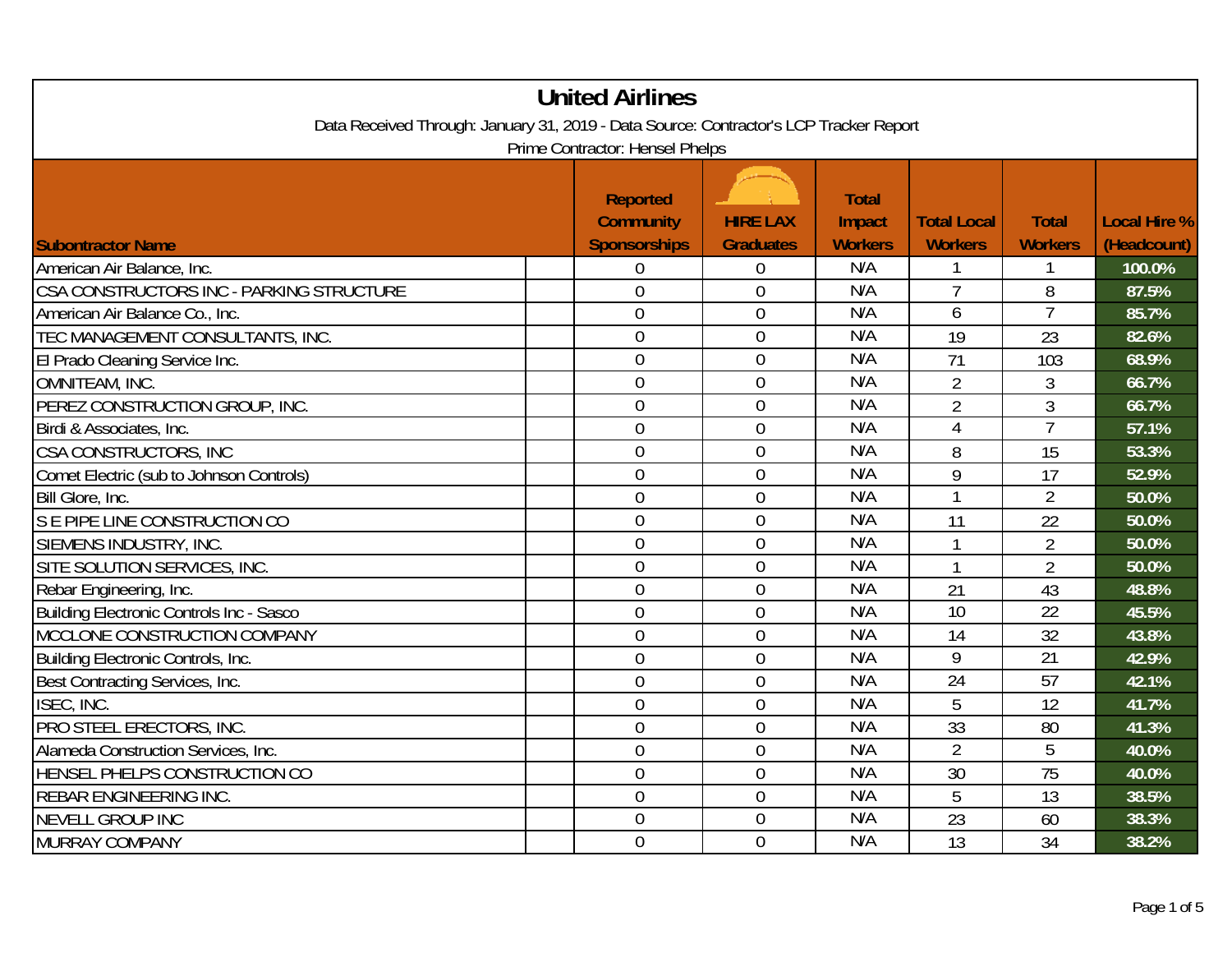| <b>United Airlines</b>                                                                                                    |                                                            |                                     |                                          |                                      |                                |                             |
|---------------------------------------------------------------------------------------------------------------------------|------------------------------------------------------------|-------------------------------------|------------------------------------------|--------------------------------------|--------------------------------|-----------------------------|
| Data Received Through: January 31, 2019 - Data Source: Contractor's LCP Tracker Report<br>Prime Contractor: Hensel Phelps |                                                            |                                     |                                          |                                      |                                |                             |
| <b>Subontractor Name</b>                                                                                                  | <b>Reported</b><br><b>Community</b><br><b>Sponsorships</b> | <b>HIRE LAX</b><br><b>Graduates</b> | <b>Total</b><br>Impact<br><b>Workers</b> | <b>Total Local</b><br><b>Workers</b> | <b>Total</b><br><b>Workers</b> | Local Hire %<br>(Headcount) |
| ENVIRONMENTAL CONTRUCTION GROUP (ECG)                                                                                     | $\overline{0}$                                             | $\mathbf 0$                         | N/A                                      | 66                                   | 173                            | 38.2%                       |
| SERVICE WEST, INC.                                                                                                        | $\overline{0}$                                             | $\overline{0}$                      | N/A                                      | 14                                   | 37                             | 37.8%                       |
| <b>SASCO</b>                                                                                                              | $\mathbf 0$                                                | $\boldsymbol{0}$                    | N/A                                      | 67                                   | 180                            | 37.2%                       |
| MORROW-MEADOWS CORPORATION                                                                                                | $\boldsymbol{0}$                                           | $\mathbf 0$                         | N/A                                      | 11                                   | 30                             | 36.7%                       |
| COSCO FIRE PROTECTION, INC.                                                                                               | $\overline{0}$                                             | $\overline{0}$                      | N/A                                      | 8                                    | 22                             | 36.4%                       |
| WEISS SHEET METAL COMPANY DBA METCOE SKYLIGHT SPECIALTIES                                                                 | $\overline{0}$                                             | $\overline{0}$                      | N/A                                      | $\overline{4}$                       | 11                             | 36.4%                       |
| Comet Electric, Inc.                                                                                                      | $\overline{0}$                                             | $\mathbf 0$                         | N/A                                      | 9                                    | 25                             | 36.0%                       |
| <b>PSOMAS</b>                                                                                                             | $\overline{0}$                                             | $\overline{0}$                      | N/A                                      | $\overline{5}$                       | $\overline{14}$                | 35.7%                       |
| <b>GGG DEMOLITION, INC.</b>                                                                                               | $\overline{0}$                                             | $\mathbf 0$                         | N/A                                      | 52                                   | 147                            | 35.4%                       |
| PERFORMANCE CONTRACTING, INC. - 0900110                                                                                   | $\boldsymbol{0}$                                           | $\mathbf 0$                         | N/A                                      | 66                                   | 190                            | 34.7%                       |
| <b>XL Fire Protection</b>                                                                                                 | $\overline{0}$                                             | $\mathbf 0$                         | N/A                                      | $\overline{14}$                      | 41                             | 34.1%                       |
| <b>Quality Production Services</b>                                                                                        | $\overline{0}$                                             | $\overline{0}$                      | N/A                                      | 15                                   | 44                             | 34.1%                       |
| <b>ISEC, INC - TRP</b>                                                                                                    | $\overline{0}$                                             | $\overline{0}$                      | N/A                                      | 22                                   | 65                             | 33.8%                       |
| Architechtural Design & Signs                                                                                             | $\overline{0}$                                             | $\boldsymbol{0}$                    | N/A                                      | $\overline{5}$                       | $\overline{15}$                | 33.3%                       |
| Building Electronic Controls, Inc. (COMET® Electric)                                                                      | $\overline{0}$                                             | $\mathbf 0$                         | N/A                                      | $\overline{2}$                       | 6                              | 33.3%                       |
| <b>DIRECT A/V</b>                                                                                                         | $\overline{0}$                                             | $\mathbf 0$                         | N/A                                      | 10                                   | 30                             | 33.3%                       |
| G&G DOOR PRODUCTS, INC.                                                                                                   | $\overline{0}$                                             | $\boldsymbol{0}$                    | N/A                                      | $\overline{4}$                       | 12                             | 33.3%                       |
| J. COLAVIN & SON, INC.                                                                                                    | $\overline{0}$                                             | $\boldsymbol{0}$                    | N/A                                      | 21                                   | 63                             | 33.3%                       |
| MAGCO DRILLING, Inc.                                                                                                      | $\overline{0}$                                             | $\mathbf 0$                         | N/A                                      | 4                                    | 12                             | 33.3%                       |
| <b>MARTIN INTEGRATED</b>                                                                                                  | $\overline{0}$                                             | $\mathbf 0$                         | N/A                                      |                                      | $\mathfrak{Z}$                 | 33.3%                       |
| SMOKE GUARD CALIFORNIA, INC                                                                                               | $\overline{0}$                                             | $\boldsymbol{0}$                    | N/A                                      |                                      | $\mathfrak{Z}$                 | 33.3%                       |
| MUIR-CHASE PLUMBING CO., INC.                                                                                             | $\overline{0}$                                             | $\mathbf 0$                         | N/A                                      | 11                                   | 34                             | 32.4%                       |
| Concrete Coring Company-                                                                                                  | $\overline{0}$                                             | $\overline{0}$                      | N/A                                      | 8                                    | 25                             | 32.0%                       |
| <b>ETNER ROOFING CO.</b>                                                                                                  | $\mathbf 0$                                                | $\mathbf 0$                         | N/A                                      | 48                                   | 150                            | 32.0%                       |
| <b>Wilson &amp; Hampton Painting Contractors</b>                                                                          | $\boldsymbol{0}$                                           | $\mathbf 0$                         | N/A                                      | $\overline{12}$                      | $\overline{38}$                | 31.6%                       |
| <b>LIMBACH COMPANY LP</b>                                                                                                 | $\overline{0}$                                             | $\overline{0}$                      | N/A                                      | 33                                   | 110                            | 30.0%                       |
| Stumbaugh & Associates, Inc.                                                                                              | $\overline{0}$                                             | $\overline{0}$                      | N/A                                      | 3                                    | 10                             | 30.0%                       |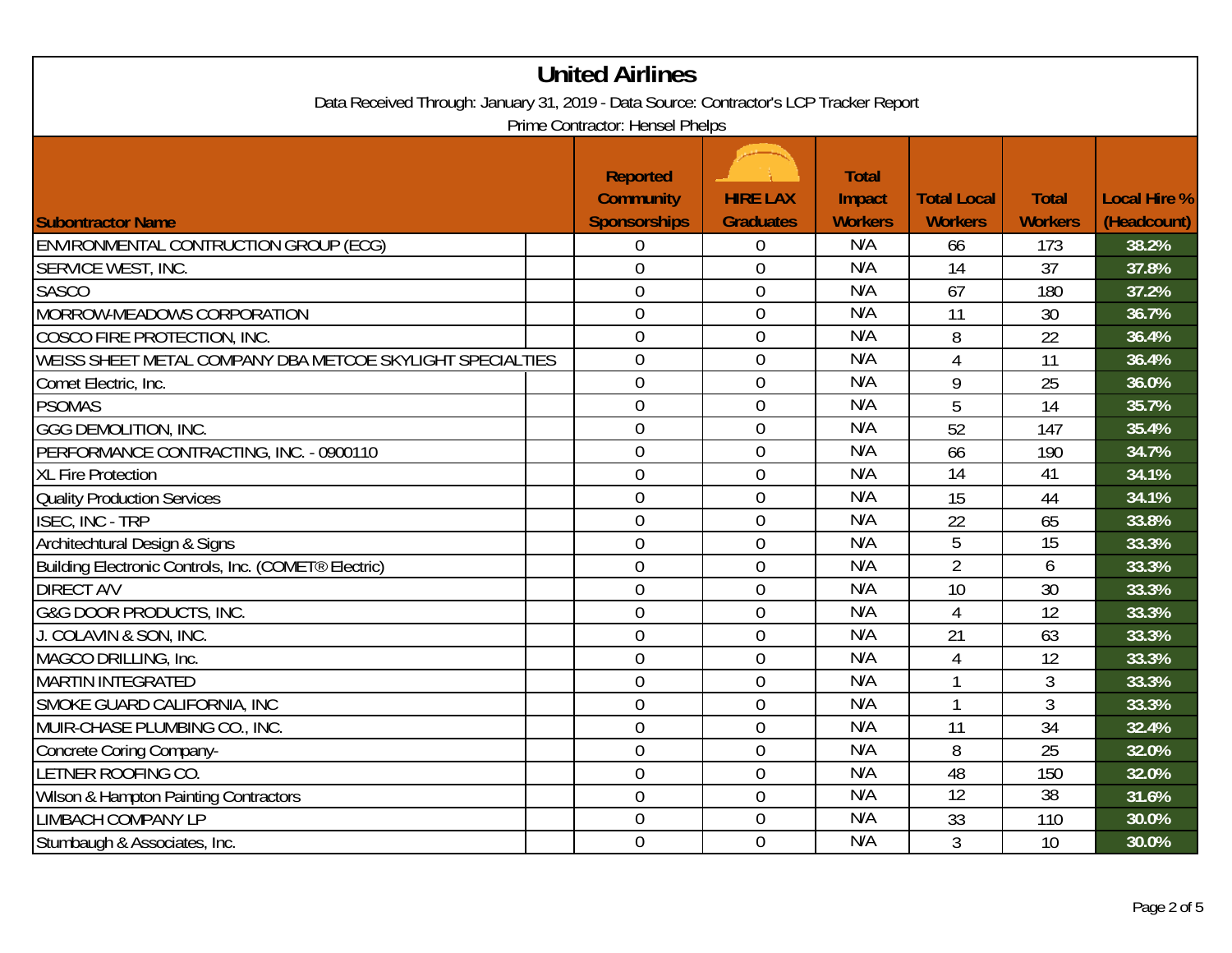| <b>United Airlines</b>                                                                                                    |                                                     |                                     |                                          |                                      |                                |                             |
|---------------------------------------------------------------------------------------------------------------------------|-----------------------------------------------------|-------------------------------------|------------------------------------------|--------------------------------------|--------------------------------|-----------------------------|
| Data Received Through: January 31, 2019 - Data Source: Contractor's LCP Tracker Report<br>Prime Contractor: Hensel Phelps |                                                     |                                     |                                          |                                      |                                |                             |
| <b>Subontractor Name</b>                                                                                                  | <b>Reported</b><br><b>Community</b><br>Sponsorships | <b>HIRE LAX</b><br><b>Graduates</b> | <b>Total</b><br>Impact<br><b>Workers</b> | <b>Total Local</b><br><b>Workers</b> | <b>Total</b><br><b>Workers</b> | Local Hire %<br>(Headcount) |
| Centerline Concrete Cutting                                                                                               | $\overline{0}$                                      | $\boldsymbol{0}$                    | N/A                                      | $\overline{2}$                       | $\overline{7}$                 | 28.6%                       |
| <b>SHEWARD &amp; SON &amp; SONS</b>                                                                                       | $\overline{0}$                                      | $\boldsymbol{0}$                    | N/A                                      | $\overline{2}$                       | $\overline{7}$                 | 28.6%                       |
| JOHNSON & TURNER PAINTING CO., INC.                                                                                       | $\overline{0}$                                      | $\mathbf 0$                         | N/A                                      | $\overline{7}$                       | 25                             | 28.0%                       |
| CRITCHFIELD MECHANICAL, INC. OF SOUTHERN CALIFORNIA                                                                       | $\overline{0}$                                      | $\overline{0}$                      | N/A                                      | 18                                   | 65                             | 27.7%                       |
| <b>WEST COAST FIRESTOPPING, INC.</b>                                                                                      | $\overline{0}$                                      | $\mathbf 0$                         | N/A                                      | 6                                    | 22                             | 27.3%                       |
| Zolnay Insulation, Inc.                                                                                                   | $\overline{0}$                                      | $\overline{0}$                      | N/A                                      | 6                                    | 22                             | 27.3%                       |
| <b>OTIS ELEVATOR</b>                                                                                                      | $\overline{0}$                                      | $\overline{0}$                      | N/A                                      | 19                                   | 70                             | 27.1%                       |
| <b>DSG MECHANICAL CORPORATION</b>                                                                                         | $\overline{0}$                                      | $\overline{0}$                      | N/A                                      | $\overline{5}$                       | 19                             | 26.3%                       |
| <b>Facilities Engineering</b>                                                                                             | $\overline{0}$                                      | $\mathbf 0$                         | N/A                                      |                                      | $\overline{4}$                 | 25.0%                       |
| <b>G&amp;C EQUIPMENT CORPORATION</b>                                                                                      | $\overline{0}$                                      | $\mathbf{0}$                        | N/A                                      | $\overline{2}$                       | 8                              | 25.0%                       |
| KLONDIKE CONSTRUCTION SERVICES, INC.                                                                                      | $\overline{0}$                                      | $\overline{0}$                      | N/A                                      | $\overline{2}$                       | 8                              | 25.0%                       |
| Mike Payne and Associates, Inc                                                                                            | $\overline{0}$                                      | $\mathbf 0$                         | N/A                                      | 3                                    | 12                             | 25.0%                       |
| Pacific Single Ply, Inc.                                                                                                  | $\overline{0}$                                      | $\overline{0}$                      | N/A                                      |                                      | $\overline{4}$                 | 25.0%                       |
| UNDERGROUND CONSTRUCTION CO., INC.                                                                                        | $\overline{0}$                                      | $\overline{0}$                      | N/A                                      | $\overline{4}$                       | 16                             | 25.0%                       |
| <b>SASCO - DATA &amp; SYSTEM</b>                                                                                          | $\overline{0}$                                      | $\overline{0}$                      | N/A                                      | 15                                   | 62                             | 24.2%                       |
| Masonry Concepts, Inc.                                                                                                    | $\overline{0}$                                      | $\mathbf 0$                         | N/A                                      | $\overline{4}$                       | 17                             | 23.5%                       |
| NOR CAL PIPELINE SERVICES, INC                                                                                            | $\overline{0}$                                      | $\mathbf 0$                         | N/A                                      | 6                                    | 26                             | 23.1%                       |
| Woodbridge Glass Incorporated                                                                                             | $\overline{0}$                                      | $\overline{0}$                      | N/A                                      | $\overline{11}$                      | $\overline{48}$                | 22.9%                       |
| CORRADINI CORP.                                                                                                           | $\overline{0}$                                      | $\boldsymbol{0}$                    | N/A                                      | 19                                   | 84                             | 22.6%                       |
| <b>GLOW ELECTRIC COMPANY INC</b>                                                                                          | $\overline{0}$                                      | $\overline{0}$                      | N/A                                      | $\overline{4}$                       | 18                             | 22.2%                       |
| KARCHER INSULATION, INC.                                                                                                  | $\overline{0}$                                      | $\mathbf 0$                         | N/A                                      | $\overline{2}$                       | 9                              | 22.2%                       |
| PROSPECTRA CONTRACT FLOORING                                                                                              | $\overline{0}$                                      | $\mathbf 0$                         | N/A                                      | 6                                    | 28                             | 21.4%                       |
| HILL CRANE SERVICE, INC.                                                                                                  | $\overline{0}$                                      | $\overline{0}$                      | N/A                                      | $\overline{4}$                       | 19                             | 21.1%                       |
| Sterndahl Enterprises, Inc.                                                                                               | $\overline{0}$                                      | $\overline{0}$                      | N/A                                      | $\overline{7}$                       | 34                             | 20.6%                       |
| <b>GERDAU REINFORCING STEEL</b>                                                                                           | $\overline{0}$                                      | $\boldsymbol{0}$                    | N/A                                      |                                      | 5                              | 20.0%                       |
| KARCHER INSULATION, INC. #2                                                                                               | $\overline{0}$                                      | $\overline{0}$                      | N/A                                      |                                      | 5                              | 20.0%                       |
| VERTICAL ACCESS, INC. (ECG)                                                                                               | $\overline{0}$                                      | $\overline{0}$                      | N/A                                      | 1                                    | 5                              | 20.0%                       |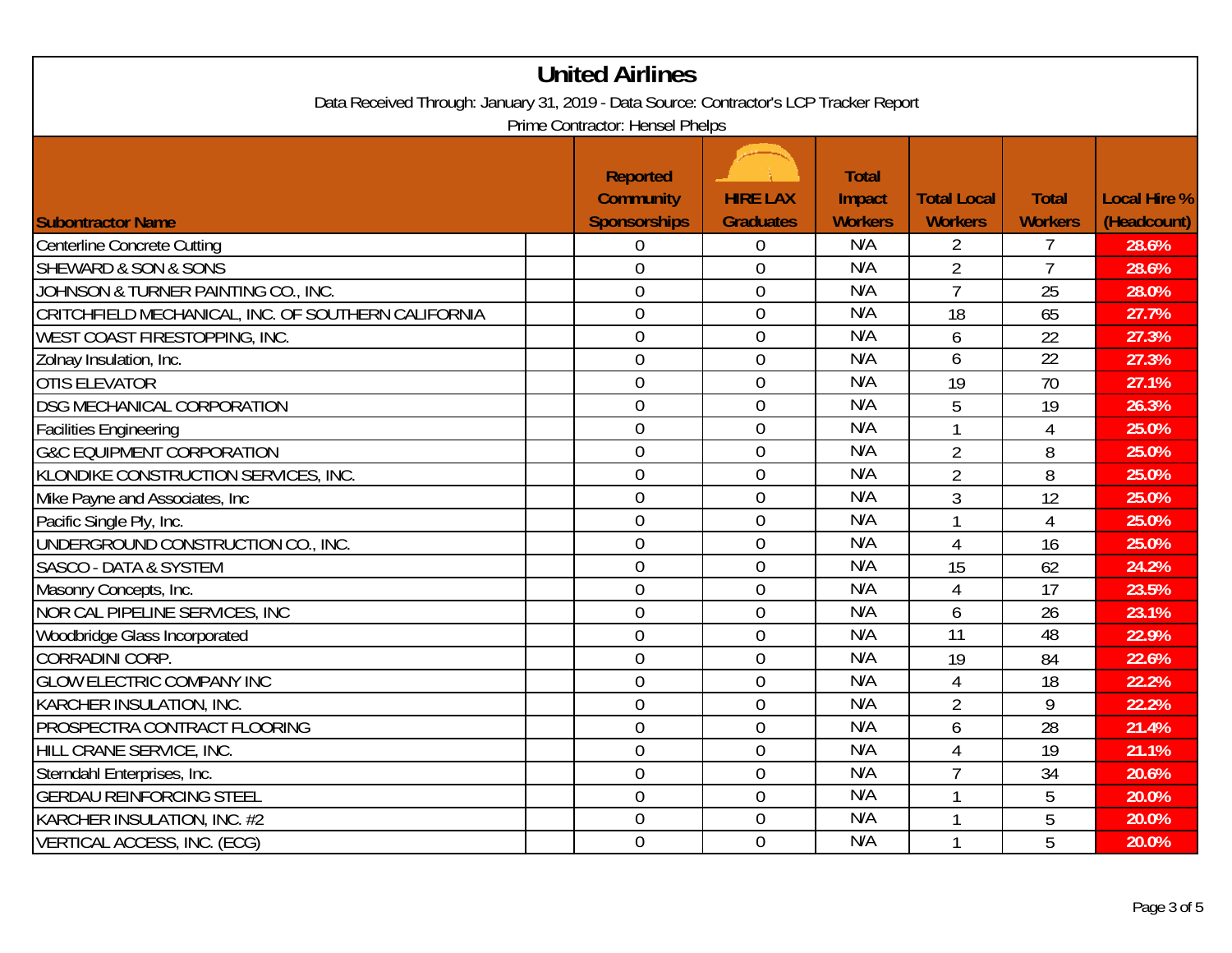| <b>United Airlines</b>                                                                                                    |                |                  |     |                |                 |       |
|---------------------------------------------------------------------------------------------------------------------------|----------------|------------------|-----|----------------|-----------------|-------|
| Data Received Through: January 31, 2019 - Data Source: Contractor's LCP Tracker Report<br>Prime Contractor: Hensel Phelps |                |                  |     |                |                 |       |
|                                                                                                                           |                |                  |     |                |                 |       |
| Cell-Crete Corporation                                                                                                    | $\overline{0}$ | $\mathbf 0$      | N/A | 3              | $\overline{16}$ | 18.8% |
| LAWRENCE W. ROSINE CO.                                                                                                    | $\overline{0}$ | $\overline{0}$   | N/A | $\overline{2}$ | 11              | 18.2% |
| SOUTHWEST STEEL OF CALIFORNIA, INC.                                                                                       | $\overline{0}$ | $\overline{0}$   | N/A | 12             | 67              | 17.9% |
| Bali Construction, Inc.                                                                                                   | 0              | $\boldsymbol{0}$ | N/A | 5              | $\overline{28}$ | 17.9% |
| CSI ELECTRICAL CONTRACTORS, INC.                                                                                          | $\overline{0}$ | $\overline{0}$   | N/A | $\mathbf{1}$   | 6               | 16.7% |
| <b>GRIFFITH COMPANY</b>                                                                                                   | $\overline{0}$ | $\overline{0}$   | N/A | 3              | 19              | 15.8% |
| <b>Preferred Ceilings</b>                                                                                                 | $\overline{0}$ | $\mathbf{0}$     | N/A | 5              | 33              | 15.2% |
| C Below                                                                                                                   | $\overline{0}$ | $\overline{0}$   | N/A |                | $\overline{7}$  | 14.3% |
| Wilson & Hampton Painting                                                                                                 | $\overline{0}$ | $\overline{0}$   | N/A | $\overline{2}$ | 14              | 14.3% |
| Cal Strip Inc.                                                                                                            | $\overline{0}$ | $\mathbf{0}$     | N/A |                | 8               | 12.5% |
| Anning Johnson Company                                                                                                    | $\overline{0}$ | $\mathbf 0$      | N/A | $\overline{4}$ | 35              | 11.4% |
| Coast Building Products                                                                                                   | $\overline{0}$ | $\overline{0}$   | N/A |                | 10              | 10.0% |
| <b>INFINITY METALS, INC.</b>                                                                                              | $\overline{0}$ | $\overline{0}$   | N/A |                | 10              | 10.0% |
| Aldridge Electric, Inc.                                                                                                   | $\overline{0}$ | $\overline{0}$   | N/A |                | 15              | 6.7%  |
| Ace Equipment Inc.                                                                                                        | $\overline{0}$ | $\overline{0}$   | N/A | $\mathbf 0$    | $\overline{2}$  | 0.0%  |
| <b>Applied Engineering Concepts</b>                                                                                       | $\overline{0}$ | $\overline{0}$   | N/A | $\overline{0}$ |                 | 0.0%  |
| Centerline Concrete (SASCO)                                                                                               | $\overline{0}$ | $\overline{0}$   | N/A | $\overline{0}$ |                 | 0.0%  |
| <b>CONCRETE CORING COMPANY</b>                                                                                            | $\overline{0}$ | $\boldsymbol{0}$ | N/A | $\mathbf 0$    | 3               | 0.0%  |
| CONNOR CONCRETE CUTTING AND CORING                                                                                        | $\overline{0}$ | $\overline{0}$   | N/A | $\overline{0}$ | 9               | 0.0%  |
| Davidson Concrete Cutting, Inc.                                                                                           | $\overline{0}$ | $\overline{0}$   | N/A | $\overline{0}$ |                 | 0.0%  |
| <b>DSM CONSTRUCTION, INC</b>                                                                                              | 0              | $\overline{0}$   | N/A | $\mathbf 0$    | 11              | 0.0%  |
| <b>INSPECTION RESOURCES CO.</b>                                                                                           | $\overline{0}$ | $\mathbf 0$      | N/A | $\mathbf 0$    | $\mathbf{1}$    | 0.0%  |
| Karcher Interior Systems, Inc - SASCO                                                                                     | $\overline{0}$ | $\overline{0}$   | N/A | $\overline{0}$ | 6               | 0.0%  |
| Karcher Interior Systems, Inc. (Comet Electric)                                                                           | $\overline{0}$ | $\overline{0}$   | N/A | $\mathbf 0$    |                 | 0.0%  |
| MR CRANE, Inc.                                                                                                            | $\overline{0}$ | $\overline{0}$   | N/A | $\overline{0}$ | 3               | 0.0%  |
| PACIFIC ARCHITECTURAL WOODWORKIG, INC.                                                                                    | $\overline{0}$ | $\overline{0}$   | N/A | $\overline{0}$ | 9               | 0.0%  |
| <b>SALSBURY ENGINEERING, INC.</b>                                                                                         | $\overline{0}$ | $\overline{0}$   | N/A | $\overline{0}$ | $\overline{7}$  | 0.0%  |